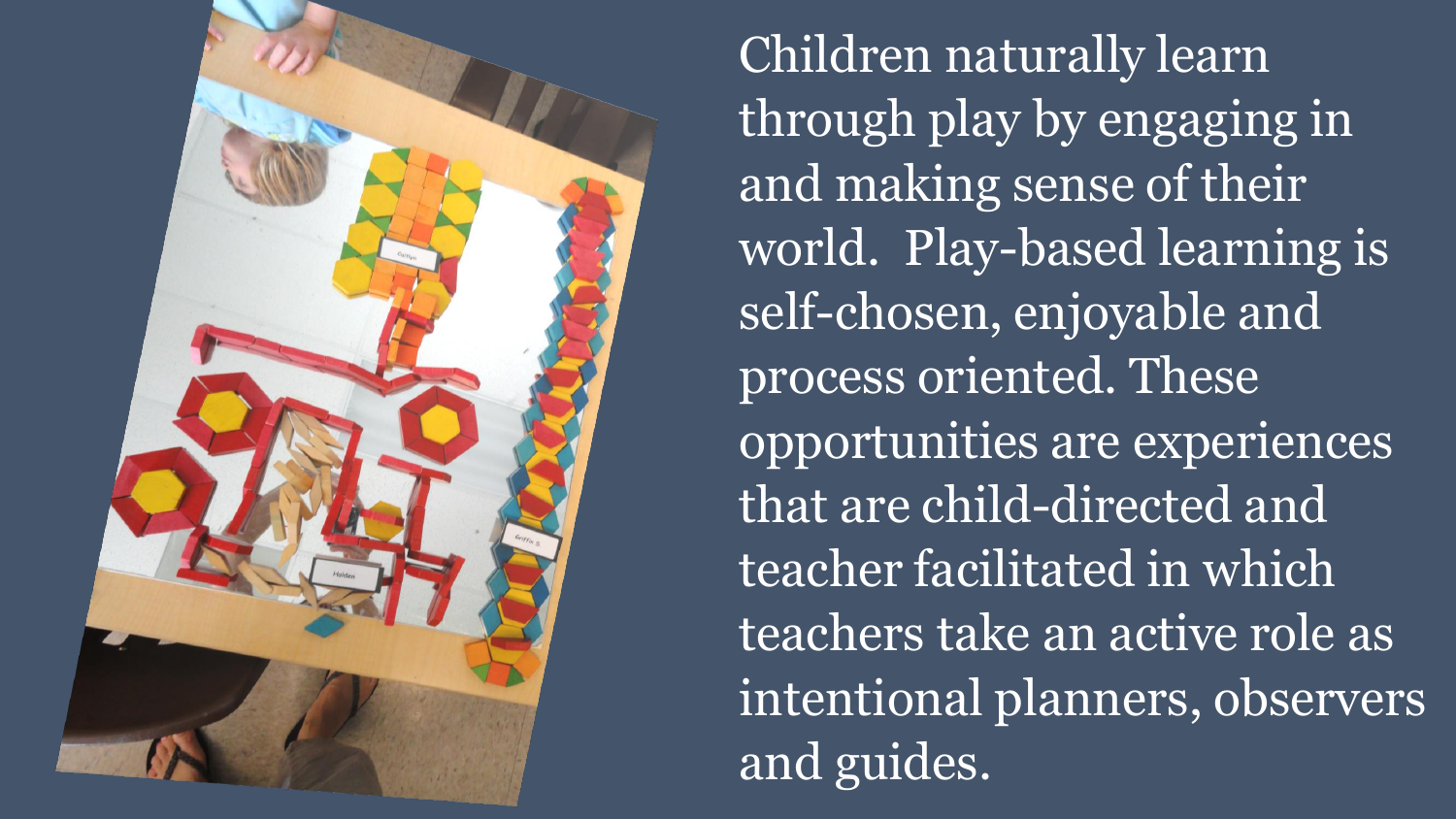Play-based learning maintains the joy of free play while allowing children to connect authentically with content. When children co-construct their learning with their teachers and peers they apply it to their own lives making meaningful, personal discoveries as they progress towards learning goals.

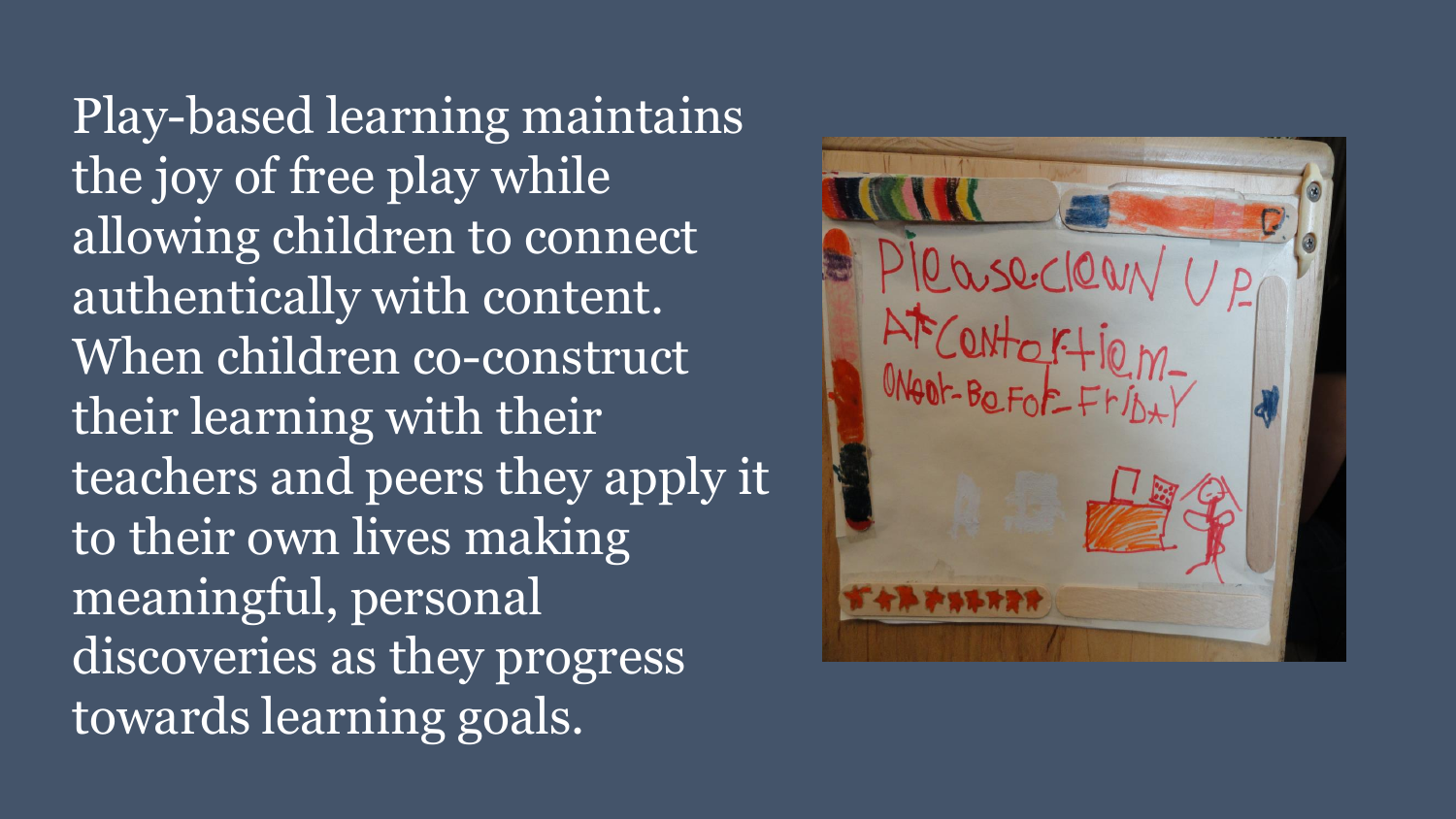## THE KINDERGARTEN CONTINUUM

| Laissez-Faire,<br><b>Loosely Structured</b><br><b>Classroom</b> | <b>Classroom Rich in</b><br><b>Child-Initiated Play</b> | <b>Playful Classroom</b><br>with Focused Learning | Didactic,<br><b>Highly Structured</b><br><b>Classroom</b> |
|-----------------------------------------------------------------|---------------------------------------------------------|---------------------------------------------------|-----------------------------------------------------------|
| Ample play but without                                          | Exploring the world through                             | Teachers guiding learning                         | Teacher-led instruction,                                  |
| active adult support, often                                     | play with the active                                    | with rich, experiential                           | including scripted teaching,                              |
| resulting in chaos                                              | presence of teachers                                    | activities                                        | with little or no play                                    |

Mary Berthell Bill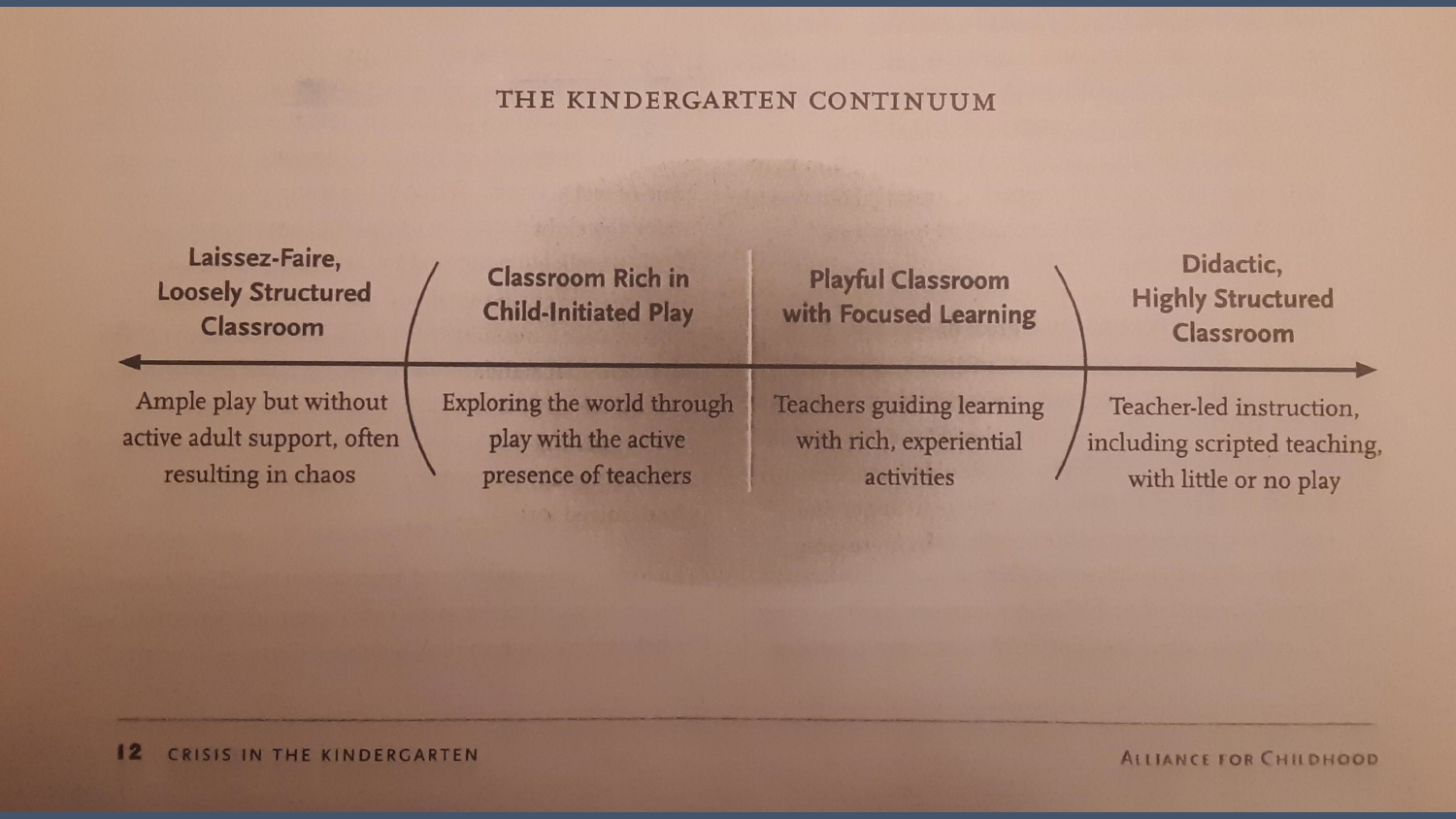Play-Based Learning Requires Time, Intentional Planning and Active Teacher Role

Effective play-based learning requires we give students ample time to explore, reflect, and construct knowledge within social contexts through carefully and intentionally planned experiences in which teachers are actively engaged WITH children.

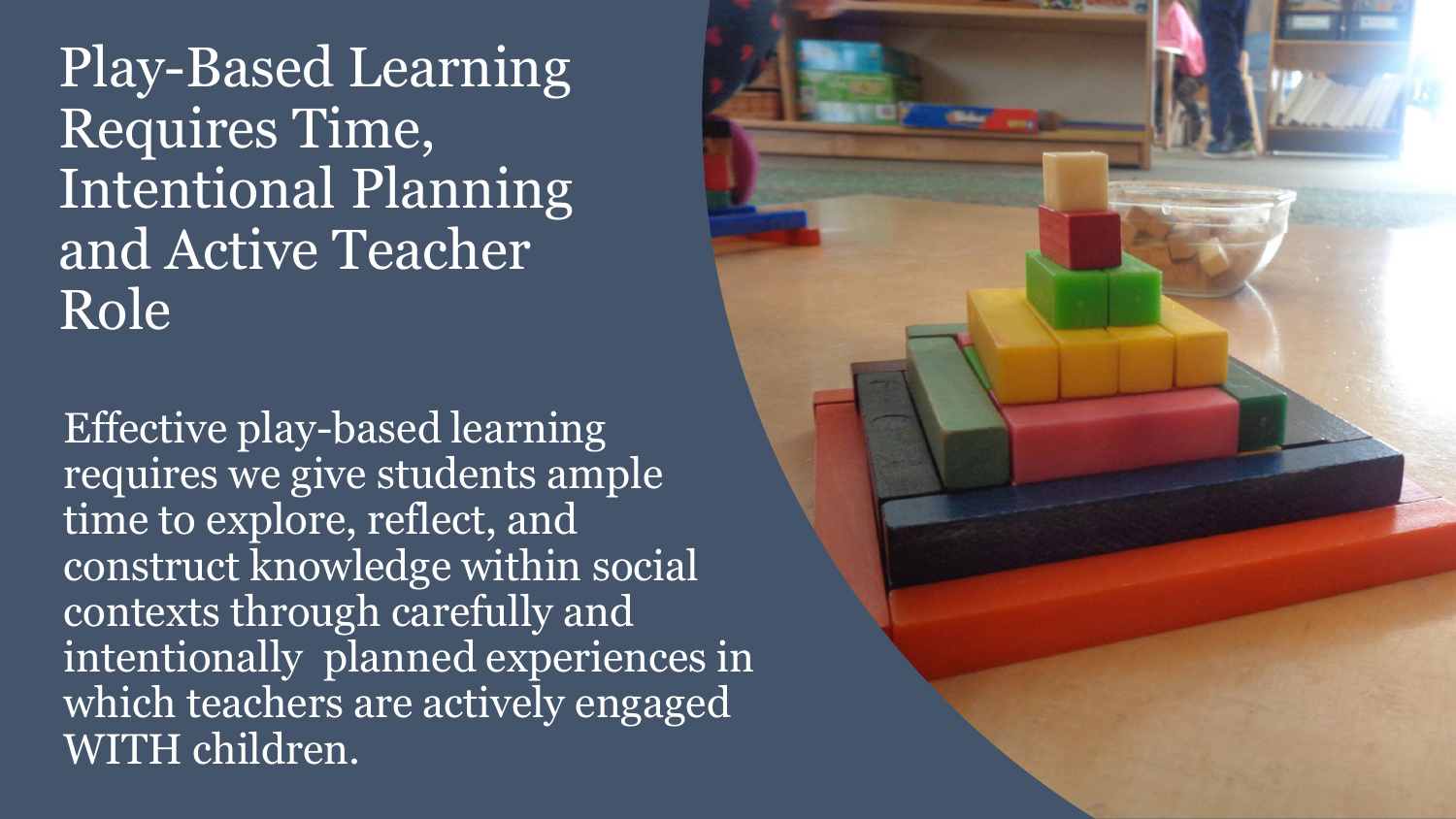• Establish structure that is responsive to needs/uses time wisely

• Predictable schedule, routines and structure, with balance of learning experiences, that also allows for flexibility

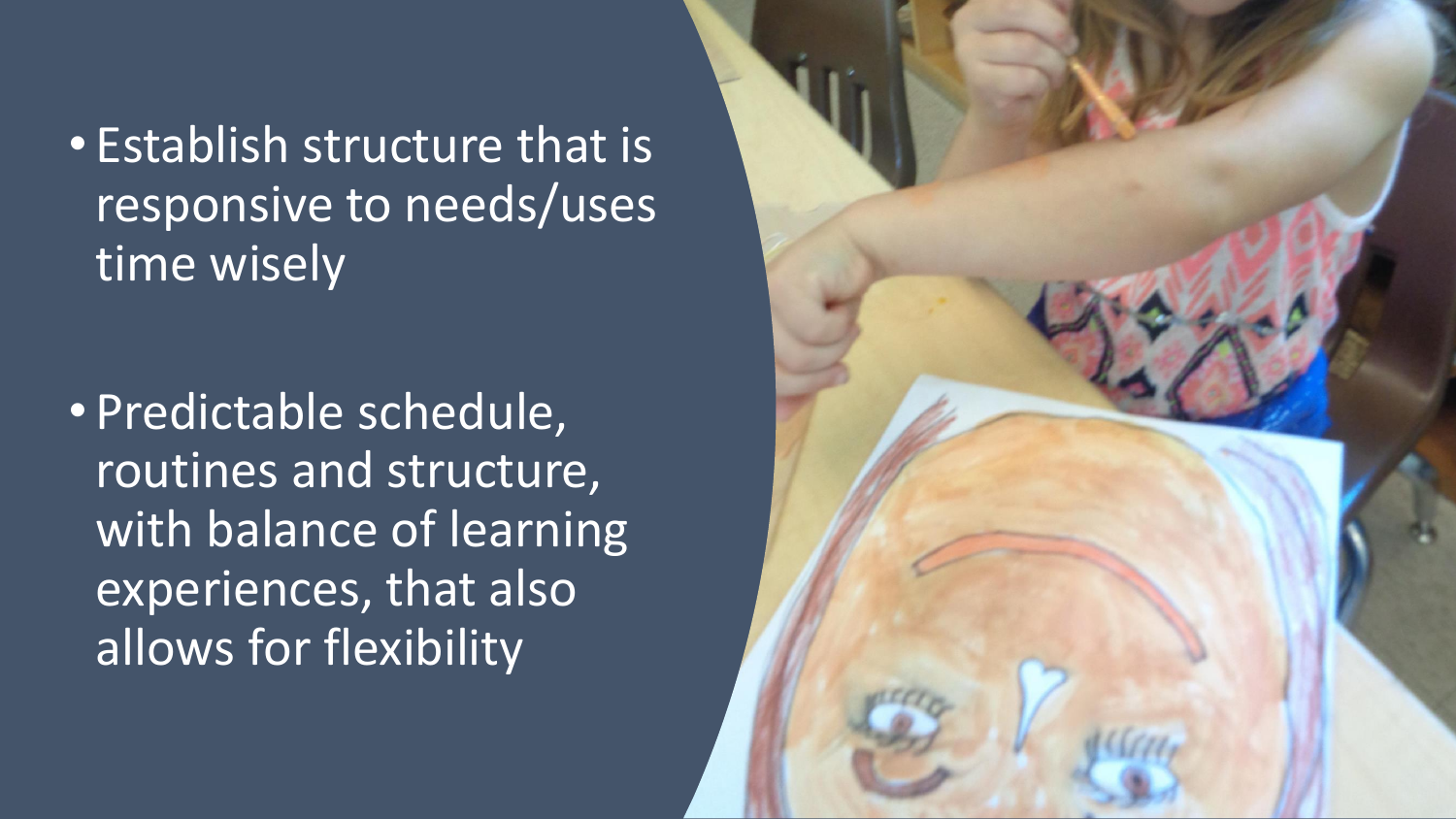## Emotional Atmosphere

- Positive climate
- Relationships-spaces for relationships to be fostered and grown
- Supportive of varying learning experiences (whole group, small group, dyads and individual)
- Children have authentic sense of agency/ownership
- Interaction is welcomed and embraced, collaboration fostered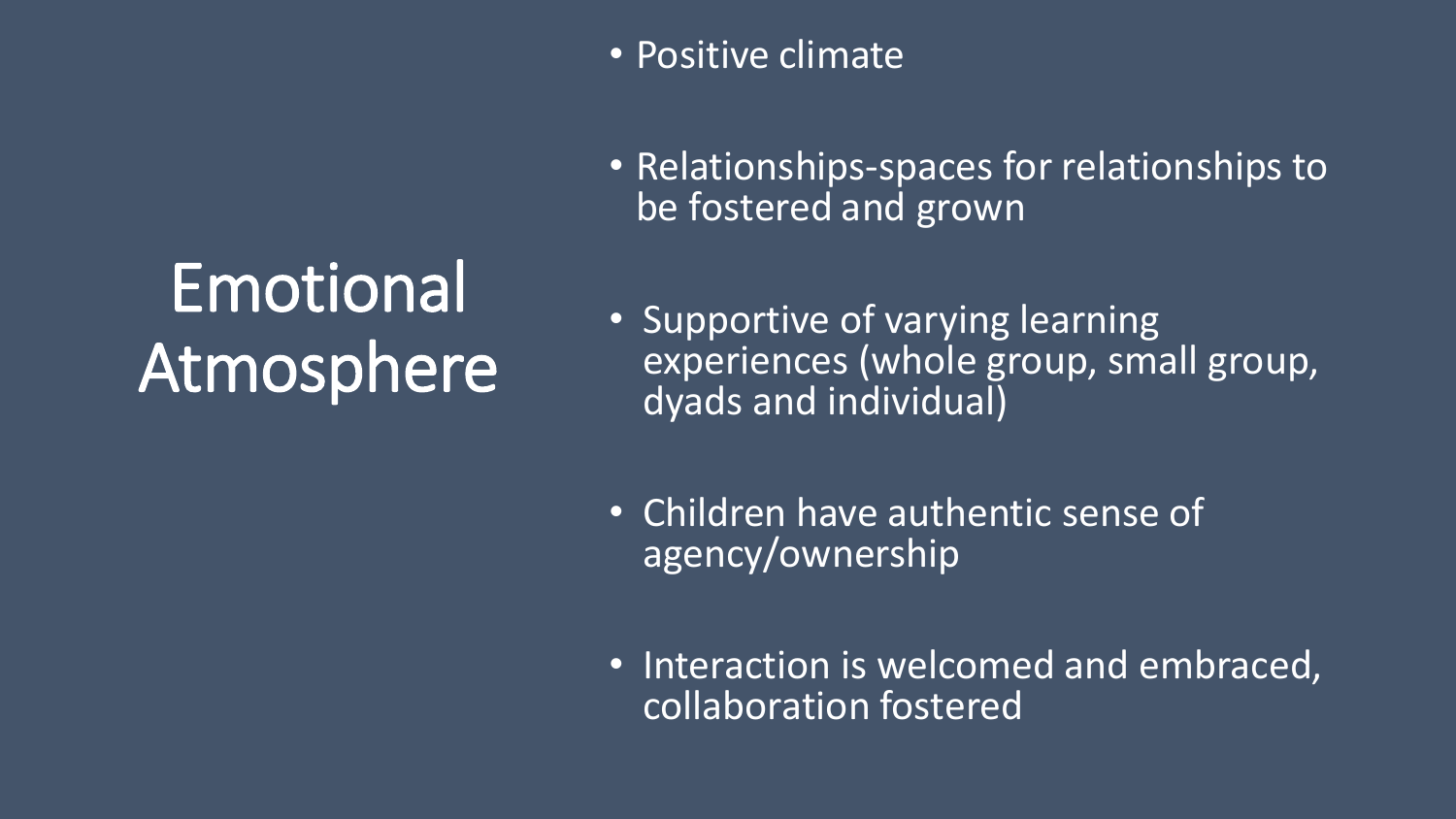## A strong and caring community of learners…….

is a place for children to thrive, feel excited about learning, doing careful and purposeful work and supporting peers.

gives each child a voice and helps them to feel valued, respected and safe at school.

communicates importance of all children's work and shows a variety of ways we think and learn

allows ample time for interaction between all members to support social construction of knowledge